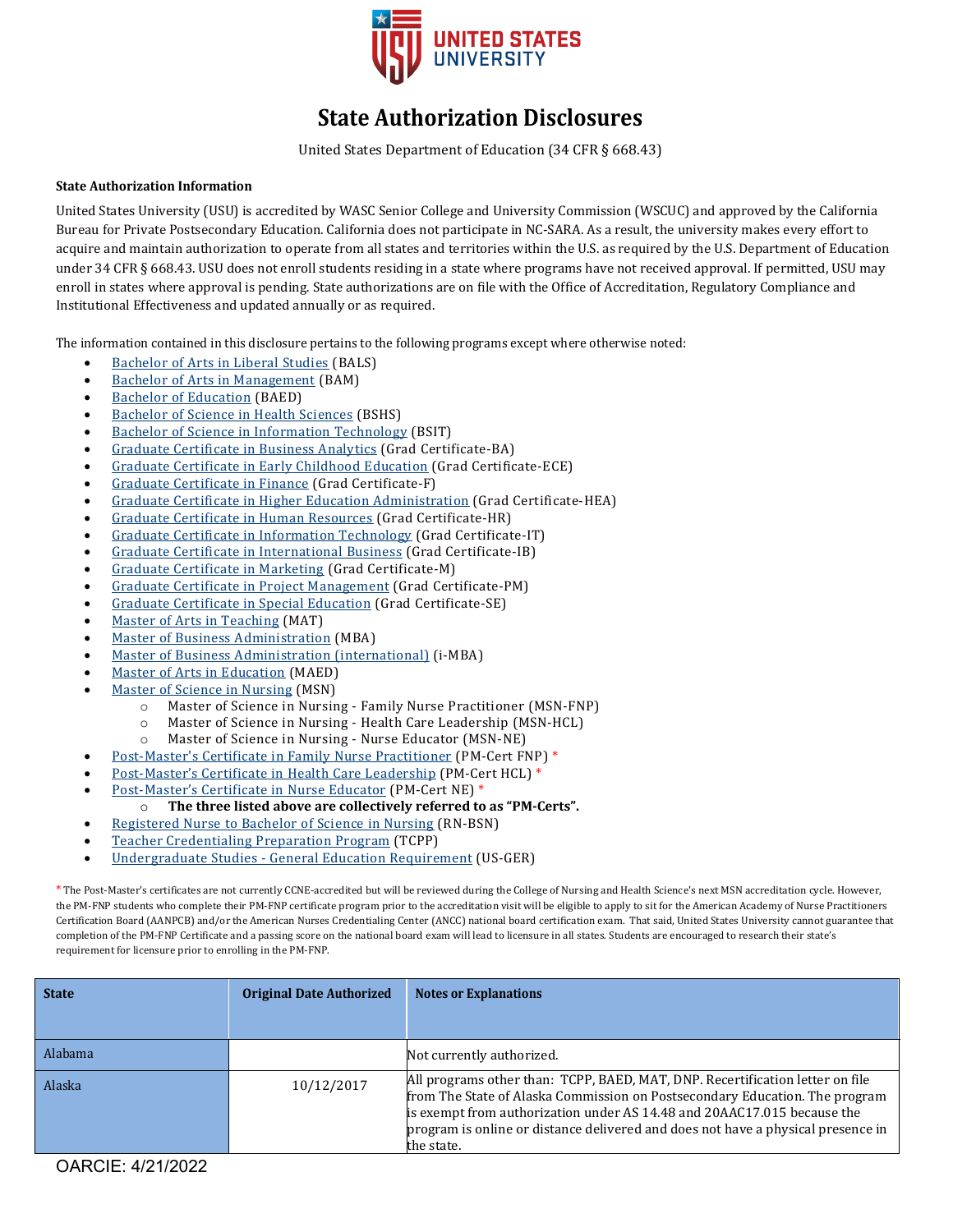

| Arizona              | 02/28/2019 | All programs other than: TCPP, BAED, MAT, PM-FNP Cert, DNP. Letter on file from<br>the Arizona State Board for Private Postsecondary Education                                                                                                                                                                                                                                                                                                                                                                       |
|----------------------|------------|----------------------------------------------------------------------------------------------------------------------------------------------------------------------------------------------------------------------------------------------------------------------------------------------------------------------------------------------------------------------------------------------------------------------------------------------------------------------------------------------------------------------|
| Arkansas             |            | Not currently authorized.                                                                                                                                                                                                                                                                                                                                                                                                                                                                                            |
| California           | 02/11/2016 | All current programs approved, other than DNP. Letter on file from the Bureau<br>for Private Postsecondary Education.                                                                                                                                                                                                                                                                                                                                                                                                |
| Colorado             | 10/26/2017 | All programs other than: TCPP, BAED, MAT, DNP. Letter on file from the Colorado<br>Commission on Higher Education.                                                                                                                                                                                                                                                                                                                                                                                                   |
| Connecticut          | 01/15/2019 | All programs other than: TCPP, BAED, MAT, DNP. Letter on file form the State of<br>Connecticut Office of Higher Education.                                                                                                                                                                                                                                                                                                                                                                                           |
| Delaware             | 06/16/2018 | All programs other than: TCPP, BAED, MAT, DNP. Letter on file from the<br>Delaware Department of Education.                                                                                                                                                                                                                                                                                                                                                                                                          |
| District of Columbia |            | Not currently authorized.                                                                                                                                                                                                                                                                                                                                                                                                                                                                                            |
| Florida              | 11/09/2017 | All programs other than: TCPP, BAED, MAT, DNP, and All PM-Nursing Certs. All<br>other programs approved via "exemption" which is automatically granted to<br>qualifying institutions.<br>http://www.leg.state.fl.us/statutes/index.cfm?App_mode=Display_Statute&URL=<br>1000-1099/1005/1005.html                                                                                                                                                                                                                     |
| Georgia              | 04/12/2019 | All programs other than: TCPP, BAED, MAT, BAL, BSIT, DNP, All Graduate<br>Certificates, PM-Nursing Certs, MBA - Management Concentration only. All<br>current programs approved. Letter on file from GA Non-Public Postsecondary<br><b>Education Commission.</b>                                                                                                                                                                                                                                                     |
| Hawaii               | 11/09/2017 | All programs other than: TCPP, BAED, MAT, DNP. All current programs approved.<br>Accreditation is sufficient for out-of-state institutions. Private trade, vocational,<br>and technical schools are required to be licensed and are regulated by the State of<br>Hawaii's Department of Education. If an institution is accredited by a nationally<br>approved accredited agency they are exempt from licensure. No state<br>confirmation needed. http://cca.hawaii.gov/ocp/udgi/regulation/                         |
| Idaho                | 05/10/2019 | All programs other than: TCPP, BAED, MAT, DNP, All Graduate Certificates, All<br>PM-Certs. Communication on file from the Idaho Private Postsecondary &<br>Proprietary School Coordinator, indicating that the clinicals do fall under IDAPA<br>$08.01.11.200.03$ b which triggers physical presence when eleven $(11)$ or more<br>students are physically present simultaneously at a single site. If eleven or more<br>students are simultaneously placed at a single site, then registration will be<br>required. |
| Illinois             | 12/28/2016 | All programs other than: TCPP, BAED, MAT, DNP. Letter on file form the Illinois<br>Board of Higher Education.                                                                                                                                                                                                                                                                                                                                                                                                        |
| Indiana              | 07/09/2019 | All programs other than: TCPP, BAED, MAT, DNP, All Graduate Certificates, All<br>PM-Certs. Letter on file from the Indiana Commission for Higher Education.                                                                                                                                                                                                                                                                                                                                                          |
| Iowa                 | 09/26/2019 | All programs other than: TCPP, BAED, MAT, DNP, All Graduate Certificates, All<br>PM-Cert. Communication on file from Iowa College Aid.                                                                                                                                                                                                                                                                                                                                                                               |
| Kansas               | 08/25/2017 | All programs other than: TCPP, BAED, MAT, DNP. Official communication on file<br>from the Kansas Board of Regents.                                                                                                                                                                                                                                                                                                                                                                                                   |
| Kentucky             | 03/08/2018 | All programs other than: TCPP, BAED, MAT, DNP, All Graduate Certificates, All<br>PM-CERTS, and MSN-FNP. Official communication on file from the Kentucky<br>Council on Postsecondary Education                                                                                                                                                                                                                                                                                                                       |
| Louisiana            | 04/12/2019 | All programs other than: TCPP, BAED, MAT, DNP, All Graduate Certificates, All<br>PM-CERTS. Listed on the state's website as an approved<br>institution: https://regents.la.gov/wp-content/uploads/2019/09/List-of-<br>licensed-institutions-for-website-current.pdf                                                                                                                                                                                                                                                  |
| Maine                | 12/7/2017  | All programs other than: TCPP, BAED, MAT, DNP, All Graduate Certificates, ALL<br>PM-CERTS. Letter on file from the State of Maine Department of Education.                                                                                                                                                                                                                                                                                                                                                           |
| Maryland             |            | Not currently authorized.                                                                                                                                                                                                                                                                                                                                                                                                                                                                                            |
| Massachusetts        | 11/8/2016  | All programs other than: TCPP, BAED, MAT, DNP, All Graduate Certificates, All<br>PM-CERTS. Listed on the state's website as an approved                                                                                                                                                                                                                                                                                                                                                                              |

OARCIE: 4/21/2022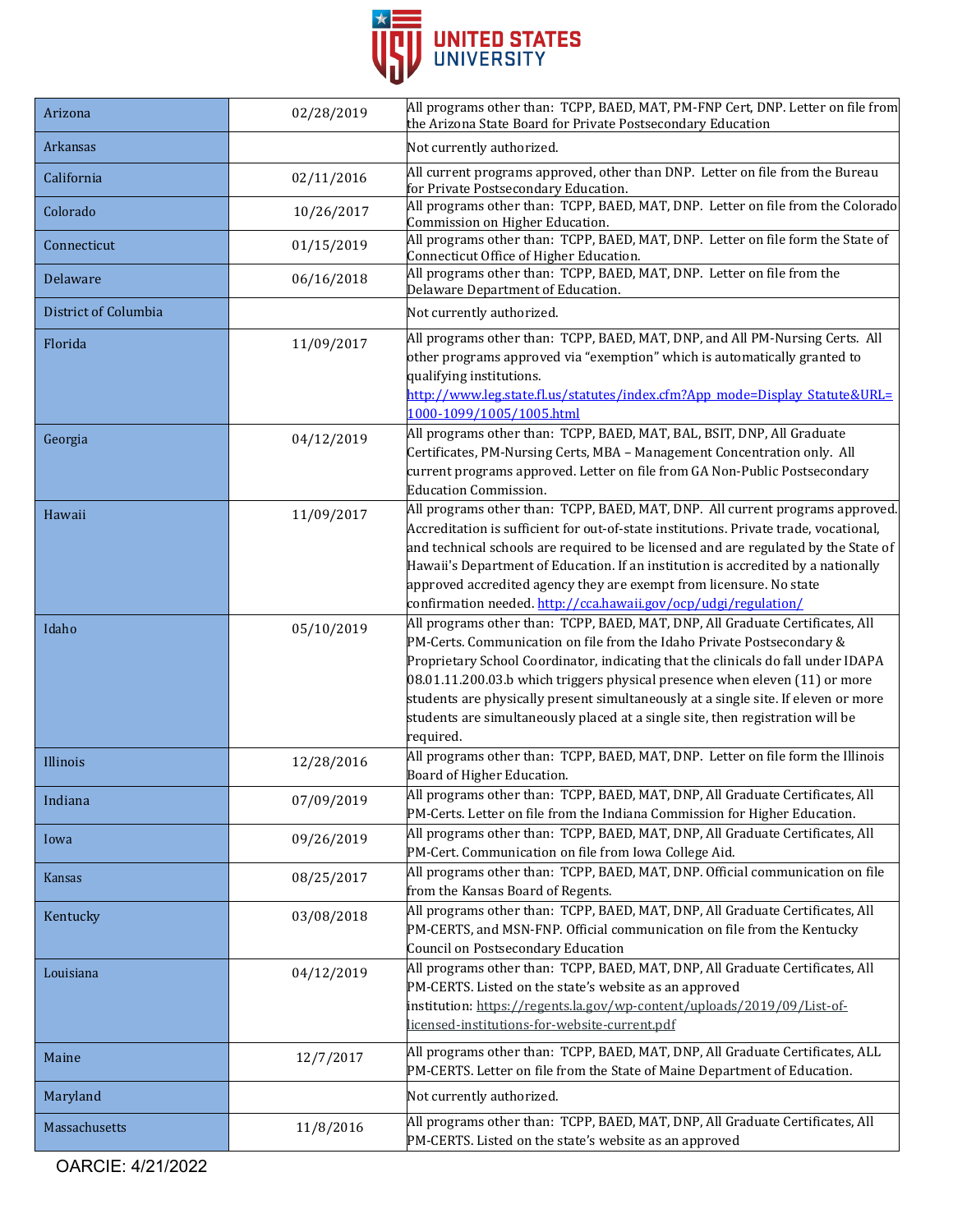

|                   |                              | institution: http://www.mass.edu/foradmin/academic/independentprogramappr                                                                                                                                                                                                                                                                                                                                                        |
|-------------------|------------------------------|----------------------------------------------------------------------------------------------------------------------------------------------------------------------------------------------------------------------------------------------------------------------------------------------------------------------------------------------------------------------------------------------------------------------------------|
|                   |                              | oval.asp                                                                                                                                                                                                                                                                                                                                                                                                                         |
| Michigan          |                              | Not currently authorized.                                                                                                                                                                                                                                                                                                                                                                                                        |
| Minnesota         |                              | Not currently authorized.                                                                                                                                                                                                                                                                                                                                                                                                        |
| Mississippi       | 04/24/2018                   | All programs other than: TCPP, BAED, MAT, DNP, All Graduate Certificates, ALL<br>PM-CERTS. Communication on file from the Mississippi Institutions of Higher<br>Learning, Office of Academic and Student Affairs.                                                                                                                                                                                                                |
| Missouri          | 12/7/2017                    | All programs other than: TCPP, BAED, MAT, DNP. Official communication on file<br>from the Missouri Department of Higher Education.                                                                                                                                                                                                                                                                                               |
| Montana           | 12/4/2017                    | All programs other than: TCPP, BAED, MAT, DNP, All Graduate Certificates, ALL<br>PM-CERTS. Letter on file from the Montana University System, Office of the<br>Commissioner of Higher Education.                                                                                                                                                                                                                                 |
| Nebraska          | 11/20/2017                   | All programs other than: TCPP, BAED, MAT, DNP. Letter on file from the Nebraska<br>Coordinating Commission for Postsecondary Education.                                                                                                                                                                                                                                                                                          |
| Nevada            | 04/09/2018                   | All programs other than: TCPP, BAED, MAT, DNP. Letter on file from the State of<br>Nevada Commission on Postsecondary Education.                                                                                                                                                                                                                                                                                                 |
| New Hampshire     |                              | Not currently authorized.                                                                                                                                                                                                                                                                                                                                                                                                        |
| New Jersey        | 07/7/2016                    | All programs other than: TCPP, BAED, MAT, DNP. Official commination on file<br>from the New Jersey Office of the Secretary of Higher Education.                                                                                                                                                                                                                                                                                  |
| <b>New Mexico</b> | 07/01/2019                   | All programs other than: TCPP, BAED, MAT, DNP. New Mexico Higher Education<br>Department, Authorization Certificate Distance Education on file.                                                                                                                                                                                                                                                                                  |
| New York          | 6/18/2020                    | All programs other than: TCPP, BAED, MAT, DNP, All Graduate Certificates, ALL<br>PM-CERTS, and MSN-Family Nurse Practitioner. Letter on file from the State<br>Education Department, The University of the State of New York.                                                                                                                                                                                                    |
| North Carolina    | 05/28/2019 and<br>09/20/2019 | All programs other than: TCPP, BAED, MAT, BSIT, BALS, DNP, All Graduate<br>Certificates, ALL PM-CERTS. Letters on file from the University of North Carolina<br>System.                                                                                                                                                                                                                                                          |
| North Dakota      | 04/23/2020                   | All programs other than: TCPP, BAED, MAT, DNP. Letter on file from the North<br>Dakota University System. Note: ND BON approves USU'sclinical placements for the<br>MSN-FNP and PM-CERTS programs by student, by semester, must submit prior to<br>placement.                                                                                                                                                                    |
| Ohio              | 01/23/2019                   | All programs other than: TCPP, BAED, MAT, DNP, All Graduate Certificates, ALL<br>PM-CERTS. Letter on file from the Ohio Department of Higher Education.                                                                                                                                                                                                                                                                          |
| Oklahoma          | 11/9/2017                    | All programs other than: TCPP, BAED, MAT, DNP, All Graduate Certificates, ALL<br>PM-CERTS. Communication on file from the Oklahoma State Regents for Higher<br>Education.                                                                                                                                                                                                                                                        |
| Oregon            | 12/17/2018                   | All programs other than: TCPP, BAED, MAT, DNP, All Graduate Certificates, ALL<br>PM-CERTS. Letter on file from the Oregon Higher Education Coordinating<br>Commission, Office of Degree Authorization and Office of Academic Policy and<br>Authorization.                                                                                                                                                                        |
| Pennsylvania      | 5/28/2019                    | All programs other than: TCPP, BAED, MAT, DNP. Pennsylvania State Distance<br><b>Education Certifications on file.</b>                                                                                                                                                                                                                                                                                                           |
| Rhode Island      |                              | Not currently authorized.                                                                                                                                                                                                                                                                                                                                                                                                        |
| South Carolina    | 06/16/2016                   | All programs other than: TCPP, BAED, MAT, DNP, All Graduate Certificates, ALL<br>PM-CERTS. Policy letter on file from the South Carolina Commission on Higher<br>Education.                                                                                                                                                                                                                                                      |
| South Dakota      | 07/11/2017                   | All programs other than: TCPP, BAED, MAT, DNP, All Graduate Certificates, ALL<br>PM-CERTS. The South Dakota Secretary of State office does not issue certificates<br>of exemption. If the institution meets the requirements for exemption, they would<br>NOT need to file an Application for Authorization to Provide Postsecondary<br>Education. http://sdsos.gov/general-information/postsecondary-<br>education/default.aspx |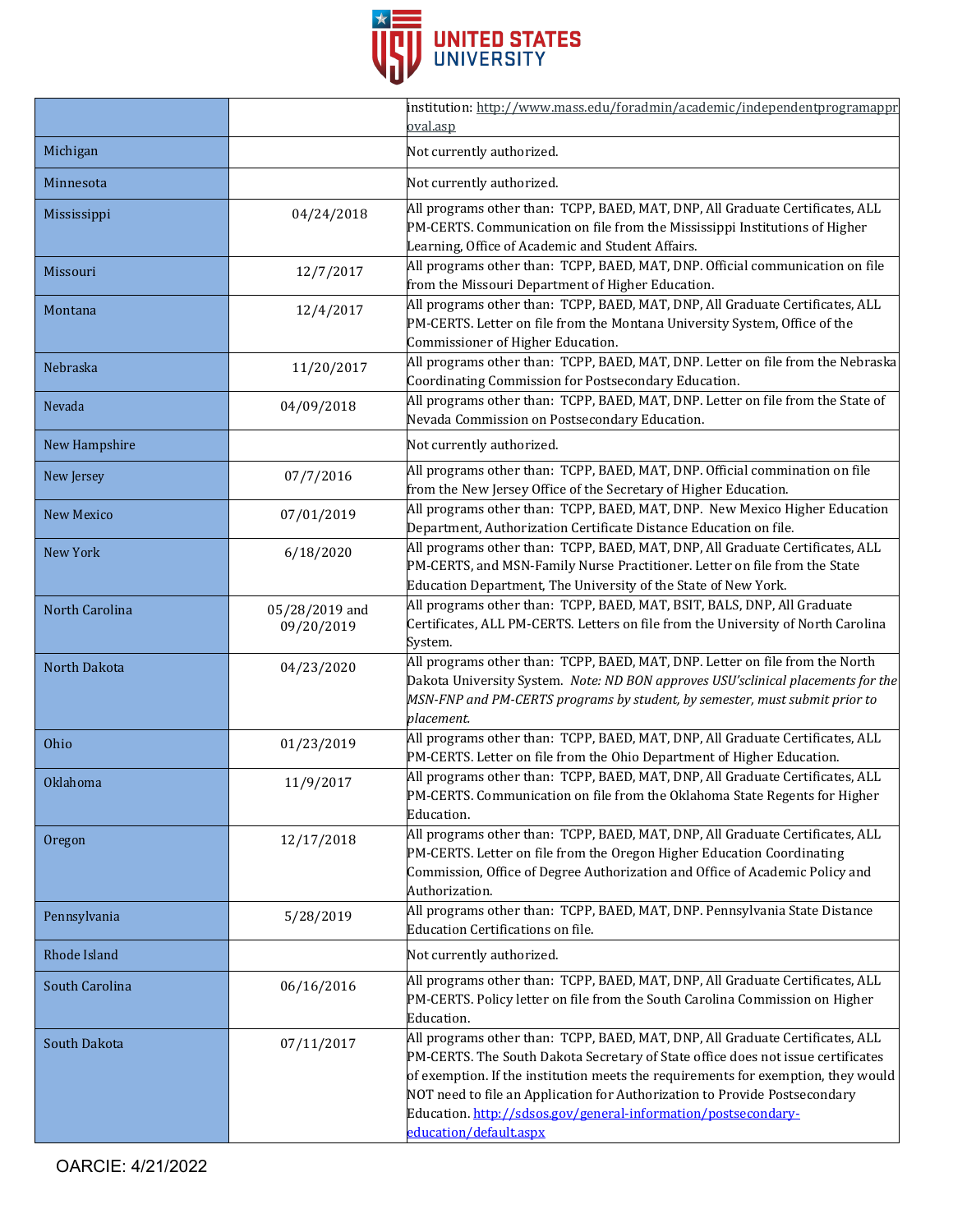

| Tennessee     | 12/01/2016                           | All programs other than: TCPP, BAED, MAT, DNP, All Graduate Certificates, MSN-<br>FNP, MSN-NE, MSN-HCL, and ALL PM-CERTS. Official policy letter on file from the<br>State of Tennessee Higher Education Commission.                                                                                                                                                                                                                                                                                                                                                                                                                                                                                                                                                                                                                                                                                                                                                                                                                                                                                                               |
|---------------|--------------------------------------|------------------------------------------------------------------------------------------------------------------------------------------------------------------------------------------------------------------------------------------------------------------------------------------------------------------------------------------------------------------------------------------------------------------------------------------------------------------------------------------------------------------------------------------------------------------------------------------------------------------------------------------------------------------------------------------------------------------------------------------------------------------------------------------------------------------------------------------------------------------------------------------------------------------------------------------------------------------------------------------------------------------------------------------------------------------------------------------------------------------------------------|
| <b>Texas</b>  | THECB: 10/25/2019<br>TWC: 11/10/2017 | All programs other than: TCPP, BAED, MAT, DNP, PM-CERTS. Letter on file from<br>the Texas Higher Education Coordinating Board, and communication on file from<br>the Texas Workforce Commission Career Schools & Colleges.                                                                                                                                                                                                                                                                                                                                                                                                                                                                                                                                                                                                                                                                                                                                                                                                                                                                                                         |
| Utah          | 09/24/2018                           | All programs other than: TCPP, BAED, MAT, DNP, All Graduate Certificates, ALL<br>PM-CERTS. Letter is on file from the State of Utah Department of Commerce.                                                                                                                                                                                                                                                                                                                                                                                                                                                                                                                                                                                                                                                                                                                                                                                                                                                                                                                                                                        |
| Vermont       | 01/11/2018                           | All programs other than: TCPP, BAED, MAT, DNP, All Graduate Certificates, ALL<br>PM-CERTS. Official memo on file from the State of Vermont Office of the Secretary<br>of State.                                                                                                                                                                                                                                                                                                                                                                                                                                                                                                                                                                                                                                                                                                                                                                                                                                                                                                                                                    |
| Virginia      | 11/30/2016                           | All programs other than: TCPP, BAED, MAT, DNP. Policy letter on file from the<br>State of Higher Education for Virginia.                                                                                                                                                                                                                                                                                                                                                                                                                                                                                                                                                                                                                                                                                                                                                                                                                                                                                                                                                                                                           |
| Washington    | 05/04/2018                           | All programs other than: TCPP, BAED, MAT, DNP, All Graduate Certificates, ALL<br>PM-CERTS.<br>Master of Science in Nursing-Family Nurse Practitioner program approved. Letter<br>on file from the Washington Student Achievement Council. United States<br>University is authorized by the Washington Student Achievement Council and<br>meets the requirements and minimum educational standards established for<br>degree granting institutions under the Degree-Granting Institutions Act. This<br>authorization is subject to periodic review and authorizes United States<br>University to offer field placement components for specific degree programs. The<br>Council may be contacted for a list of currently authorized programs.<br>Authorization by the Council does not carry with it an endorsement by the Council<br>of the institution or its programs. Any person desiring information about the<br>requirements of the act or the applicability of those requirements to the<br>institution may contact the Council at P.O. Box 43430, Olympia, WA 98504-3430<br>or by email at degreeauthorization@wsac.wa.gov. |
| West Virginia | 04/25/2019                           | All programs other than: TCPP, BAED, MAT, DNP, All Graduate Certificates, ALL<br>PM-CERTS. Letter on file from the West Virginia Higher Education Policy<br>Commission, West Virginia Community and Technical College System.                                                                                                                                                                                                                                                                                                                                                                                                                                                                                                                                                                                                                                                                                                                                                                                                                                                                                                      |
| Wisconsin     |                                      | Not currently authorized.                                                                                                                                                                                                                                                                                                                                                                                                                                                                                                                                                                                                                                                                                                                                                                                                                                                                                                                                                                                                                                                                                                          |
| Wyoming       | 07/02/2019                           | All programs other than: TCPP, BAED, MAT, DNP. Letter on file from the Wyoming<br>Department of Education.                                                                                                                                                                                                                                                                                                                                                                                                                                                                                                                                                                                                                                                                                                                                                                                                                                                                                                                                                                                                                         |

## **Countries and Territories**

United States University may not be able to accept online students from certain international countries. In addition, while degrees conferred by United States University are recognized in the United States, they may not be recognized in other countries. International students are encouraged to research the policies pertaining to degree and licensure recognition in their home country prior to enrolling in USU's education programs.

| American Samoa                        |            | Not currently authorized.                                                                                                                                                  |
|---------------------------------------|------------|----------------------------------------------------------------------------------------------------------------------------------------------------------------------------|
| <b>Federated States of Micronesia</b> | 01/02/2018 | All programs other than: TCPP, BAED, MAT, and all Nursing programs including<br>all PM-Certs (BON pending). Communication on file from the FSM Department of<br>Education. |
| Guam                                  | 08/09/2021 | All programs other than: TCPP, BAED, MAT, DNP. Letter on file from Guam<br>stating no formal approval process for educational programs.                                    |
| Jamaica                               |            | Not currently authorized.                                                                                                                                                  |
| Marshall Islands                      |            | Not currently authorized.                                                                                                                                                  |
| Northern Mariana Islands              |            | Not currently authorized.                                                                                                                                                  |
| Philippines                           |            | Not currently authorized.                                                                                                                                                  |
| Puerto Rico                           |            | Not currently authorized.                                                                                                                                                  |

OARCIE: 4/21/2022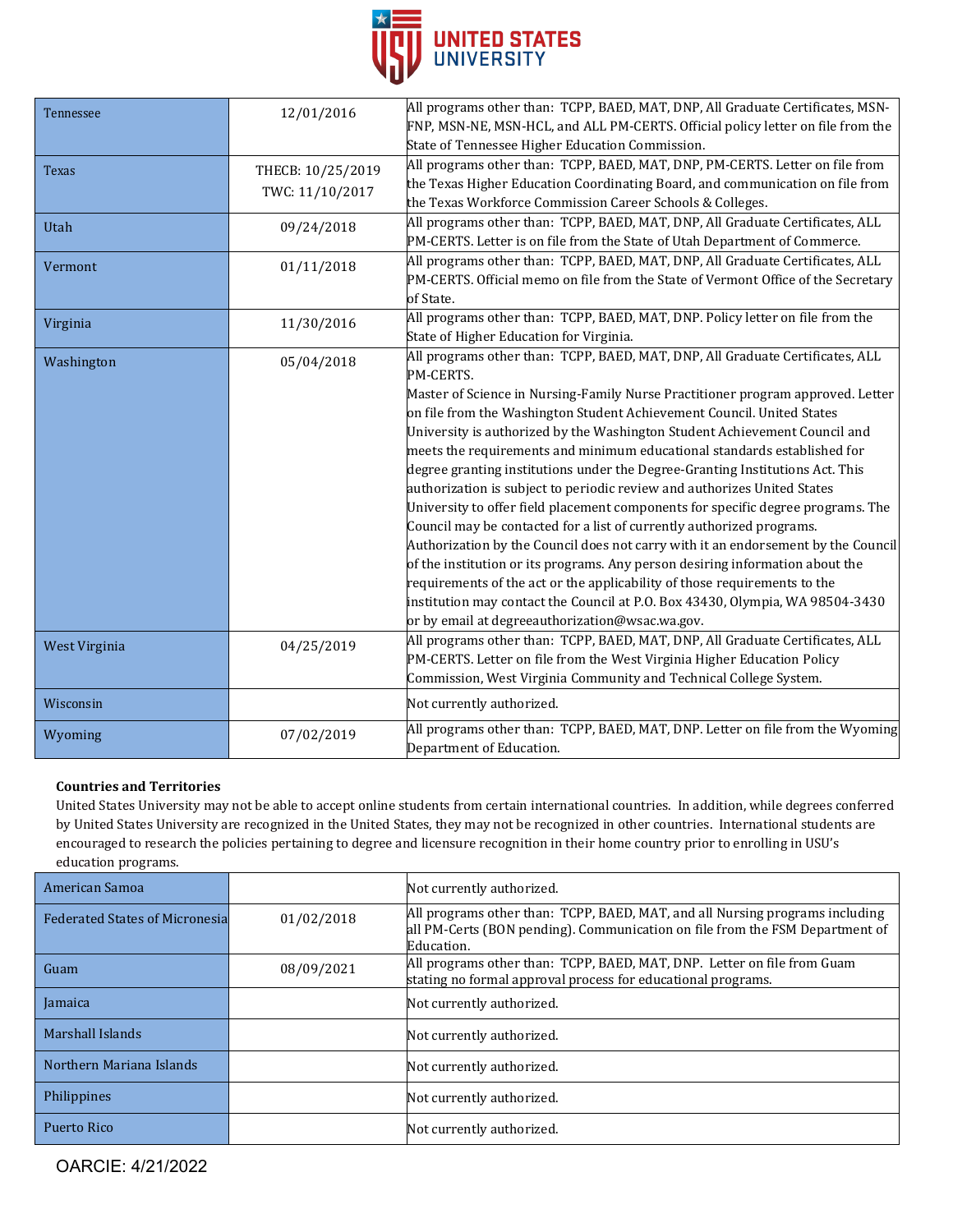

| Virgin Islands | All programs other than: TCPP, No Nursing Programs. Letter on file from Virgin                                                                                  |
|----------------|-----------------------------------------------------------------------------------------------------------------------------------------------------------------|
|                | Islands stating no formal approval process for educational programs.                                                                                            |
| India          | All programs other than: TCPP, BAED, MAT, DNP, All Nursing Programs, All PM-<br>Nursing Certs. Letter on file from India stating no formal approval process for |
|                | educational programs.                                                                                                                                           |

## **Licensure/Certification Disclosures**

Institutions are required to disclose the extent to which each of its programs lead to professional licensure or certification in each state where such licensure is required for employment in an occupation (34 CFR § 668.43(a)(5)(v)). The curriculum either meets state educational requirements for licensure or certification, does not meet state education requirements licensure or certification, or the institution has not made such a determination.

- Credential: Teacher Credentialing Preparation Program (Single Subject)
	- o Meets state educational requirements for teacher licensure in California.
	- o Does not meet state educational requirements for licensure or certification in any of the remaining 49 states and District of Columbia.
- Credential: Teacher Credentialing Preparation Program (Multiple Subject)
	- o Meets state educational requirements for teacher licensure in California.
	- o Does not meet state educational requirements for licensure or certification in any of the remaining 49 states and District of Columbia.
- Bachelor of Arts in Education
	- Meets state educational requirements for teacher licensure in California.
	- o Does not meet state educational requirements for licensure or certification in any of the remaining 49 states and District of Columbia.
- Master of Arts in Education
	- o Does not meet state educational requirements for licensure or certification in any of the 50 states or District of Columbia.
- Master of Arts in Teaching
	- o Meets state educational requirements for teacher licensure in California.
	- o Does not meet state educational requirements for licensure or certification in any of the remaining 49 states and District of Columbia.
- Master of Science in Nursing/Family Nurse Practitioner
	- o Meets state educational requirements for APRN licensure in AK, AZ, CA, CO, CT, DE, FL, GA, HI, ID, IL, IN, IA, KS, LA, MA, ME, MS, MO, MT, NE, NC, ND, NJ, NM, NV, OH, OK, OR, PA, SC, SD, TN, TX, UT, VA, VT, WA, WV, WY
	- o Does not meet state educational requirements for APRN licensure in KY, NY
	- o No determination has been made for AL, AR, DC, MD, MI, MN, NH, RI, WI
- Post-Master's Certificate in Family Nurse Practitioner (PM-Cert FNP)
	- o Meets state educational requirements for APRN licensure in AK, CA, CO, CT, DE, HI, IL, KS, MO, NE, NJ, NM, NV, ND, PA, VA, WY
	- o Does not meet state educational requirements for APRN licensure in KY, NY
	- o No determination has been made for AL, AR, AZ, DC, FL, GA, ID, IN, IA, LA, MA, MD, ME, MI, MN, MS, MT, NC, NH, OH, OK, OR, RI, SC, SD, TN, TX, UT, VT, WA, WI, WV

Many of the university's programs are not in fields where professional state licensure or certification are required for employment or are advanced degree programs where licensure is required for admission. The following apply to this:

- Bachelor of Science in Health Sciences
- Bachelor of Science in Nursing (RN-BSN)
- Bachelor of Arts in Management
- Bachelor of Science in Information Technology
- Master of Business Administration
- Master of Science in Nursing/Health Care Leadership
- Master of Science in Nursing/Nurse Educator